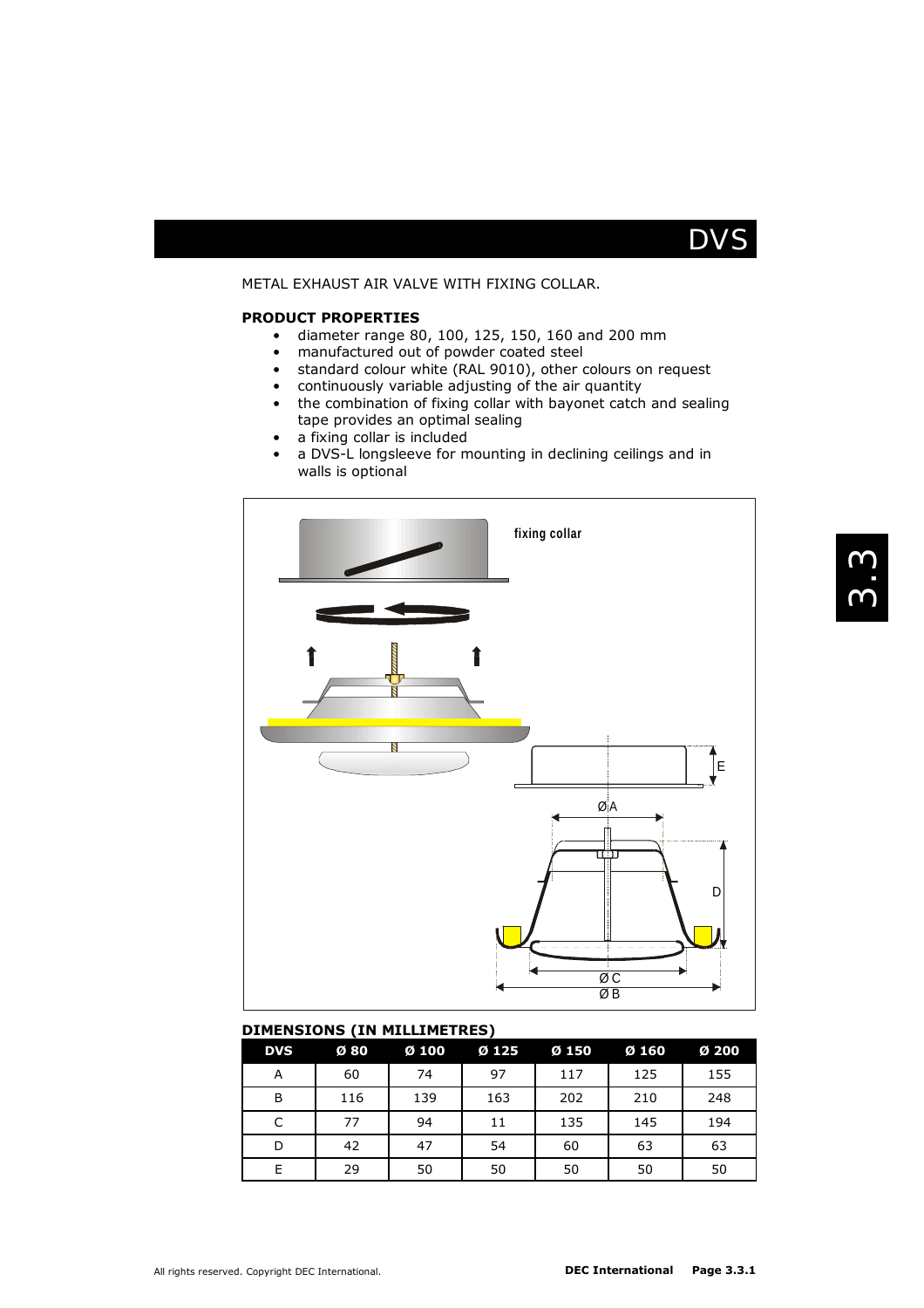

## METAL SUPPLY AIR VALVE WITH SPRING FASTENING.

#### **PRODUCT PROPERTIES**

- diameter range 80, 100, 125, 150, 160 and 200 mm
- manufactured out of powder coated steel
- standard colour white (RAL 9010), other colours on request
- adjusting of air quantity continuously variable
- the combination of spring fastening and sealing tape provides an optimal sealing
- suitable for direct mounting in round, rigid ducts
- a DVS-L longsleeve for mounting in declining ceilings and in walls is optional



### **DIMENSIONS (IN MILLIMETRES)**

| <b>DVSC</b> | Ø 80 | Ø 100 | Ø 125 | Ø 150 | Ø 160 | Ø 200 |
|-------------|------|-------|-------|-------|-------|-------|
| А           | 60   | 74    | 97    | 117   | 125   | 155   |
| B           | 116  | 139   | 163   | 202   | 210   | 248   |
| C           | 77   | 94    | 111   | 135   | 145   | 194   |
| D           | 42   | 47    | 54    | 60    | 63    | 63    |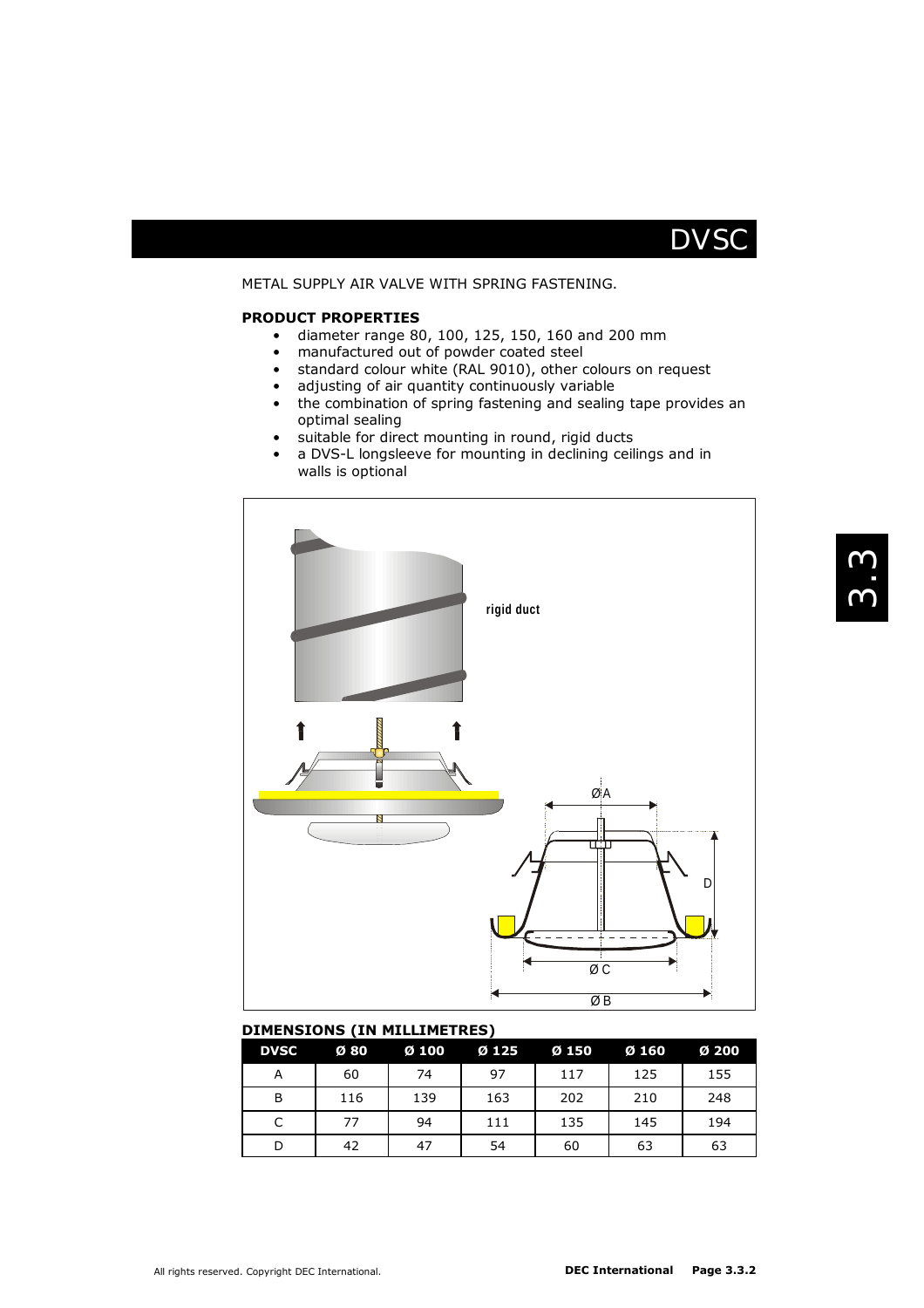# PRESSURE LOSS AND SOUND LEVEL DVS/DVSC



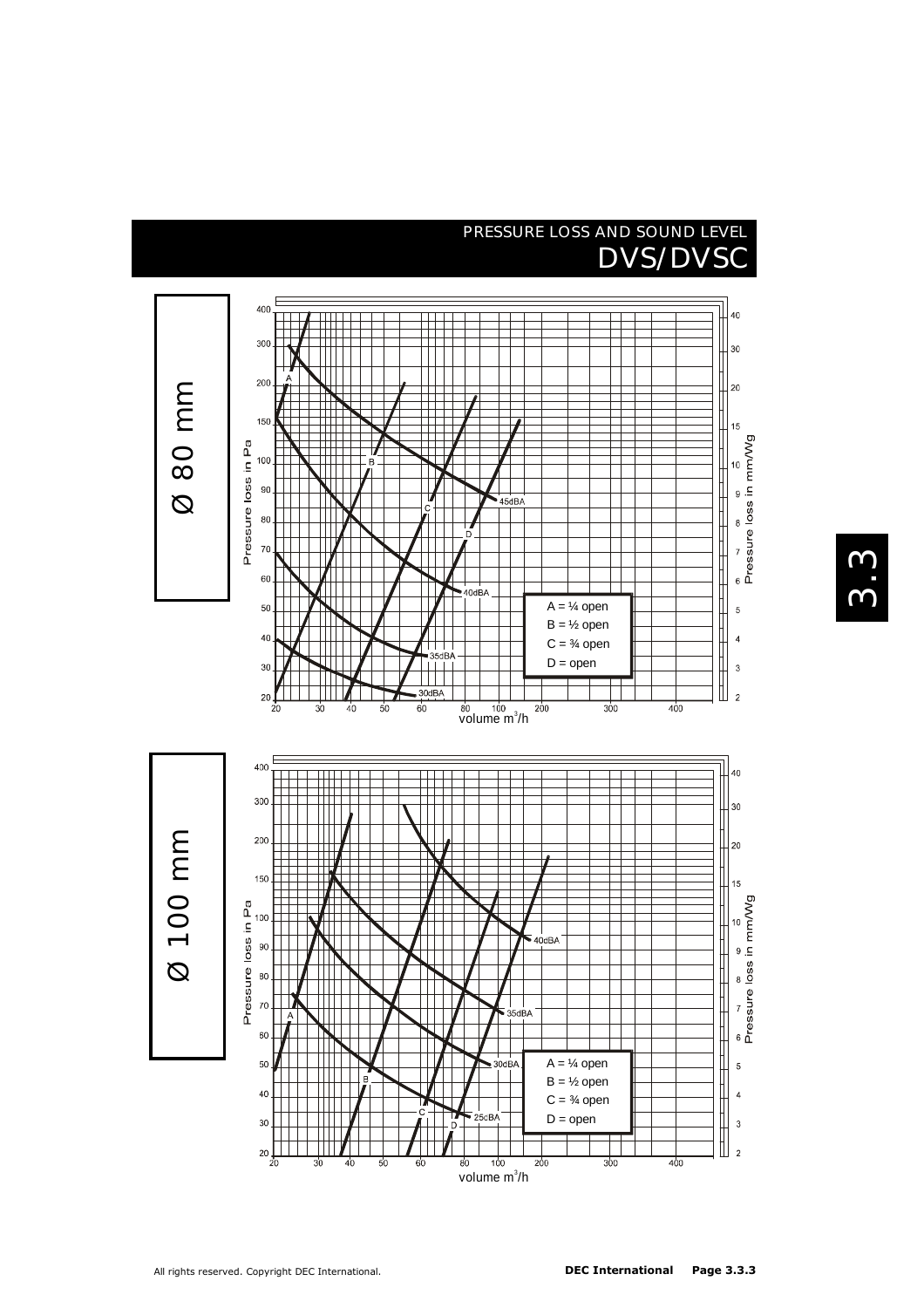## PRESSURE LOSS AND SOUND LEVEL DVS/DVSC